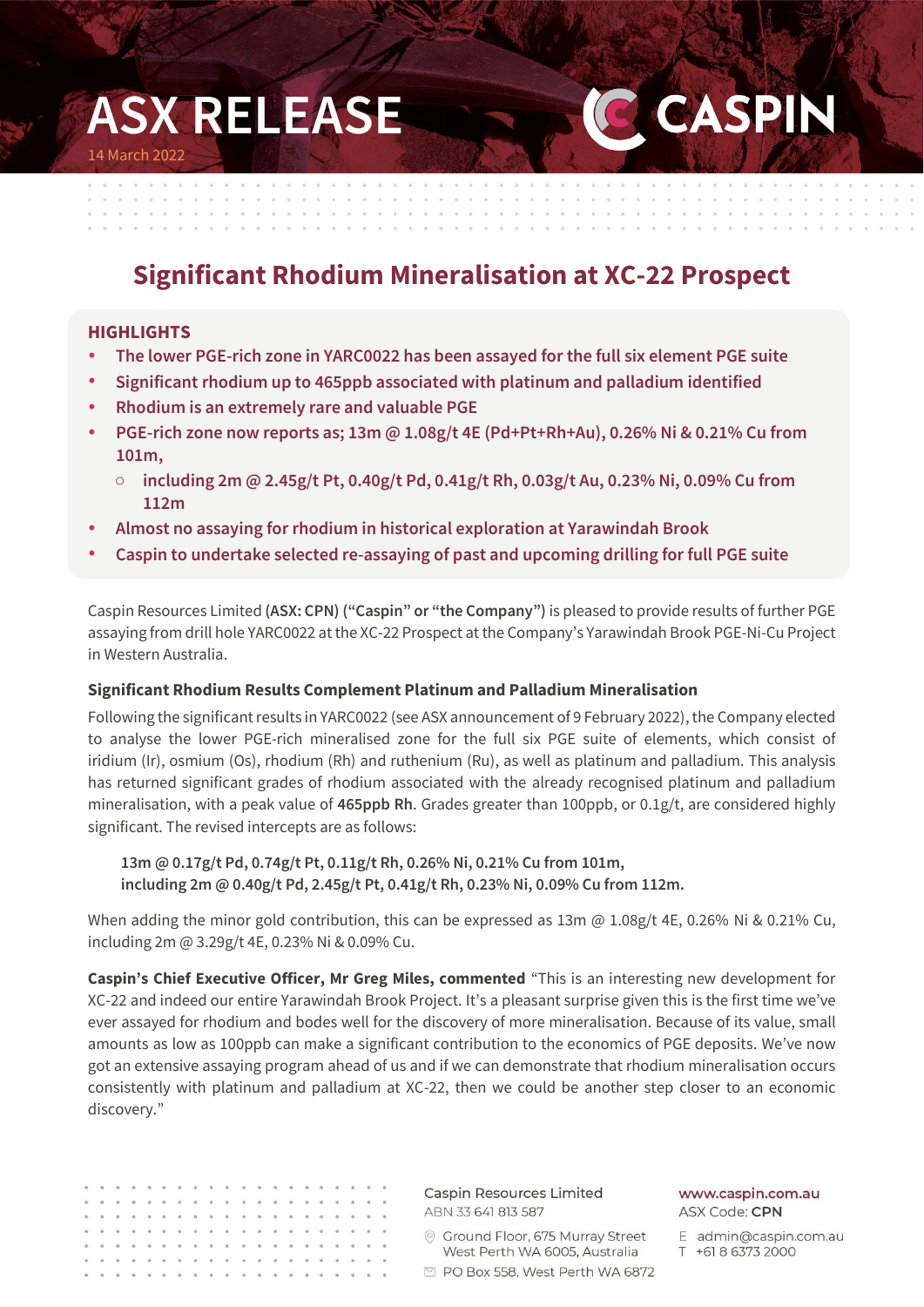



**Figure 1. Section through XC-22 showing YARC0022 with updated rhodium assays and mineralisation in historical drilling. Diamond tails for YARC0025 and 0027 are currently in progress.**

### **Implications for PGE Exploration at Yarawindah**

Despite the value of rhodium, routine analysis is rarely undertaken because of the scarcity of the metal and significant additional cost to assay the full 6-PGE suite. Prior to Caspin's involvement in the project, only five samples had ever been assayed for rhodium as part of a metallurgical sighter program in 2006. Therefore, the potential for rhodium mineralisation has never been evaluated. The Company is extremely encouraged that its first-ever assaying of rhodium has returned such significant results.

The Company will now review all of its past exploration results with a view to selecting zones of PGE-rich mineralisation for 6-element PGE assay, with the aim to identify further rhodium mineralisation.

The current phase of drilling at XC-22 is progressing well. Assaying for rhodium will be conducted after confirmation of platinum and palladium mineralisation, with a focus on the pyroxenite-peridotite contact zone which appears to be the host of mineralisation intersected so far.

 $\ddot{\phantom{a}}$ 

 $\circ$  $\overline{\phantom{a}}$ 

 $\sim$  $\overline{\phantom{a}}$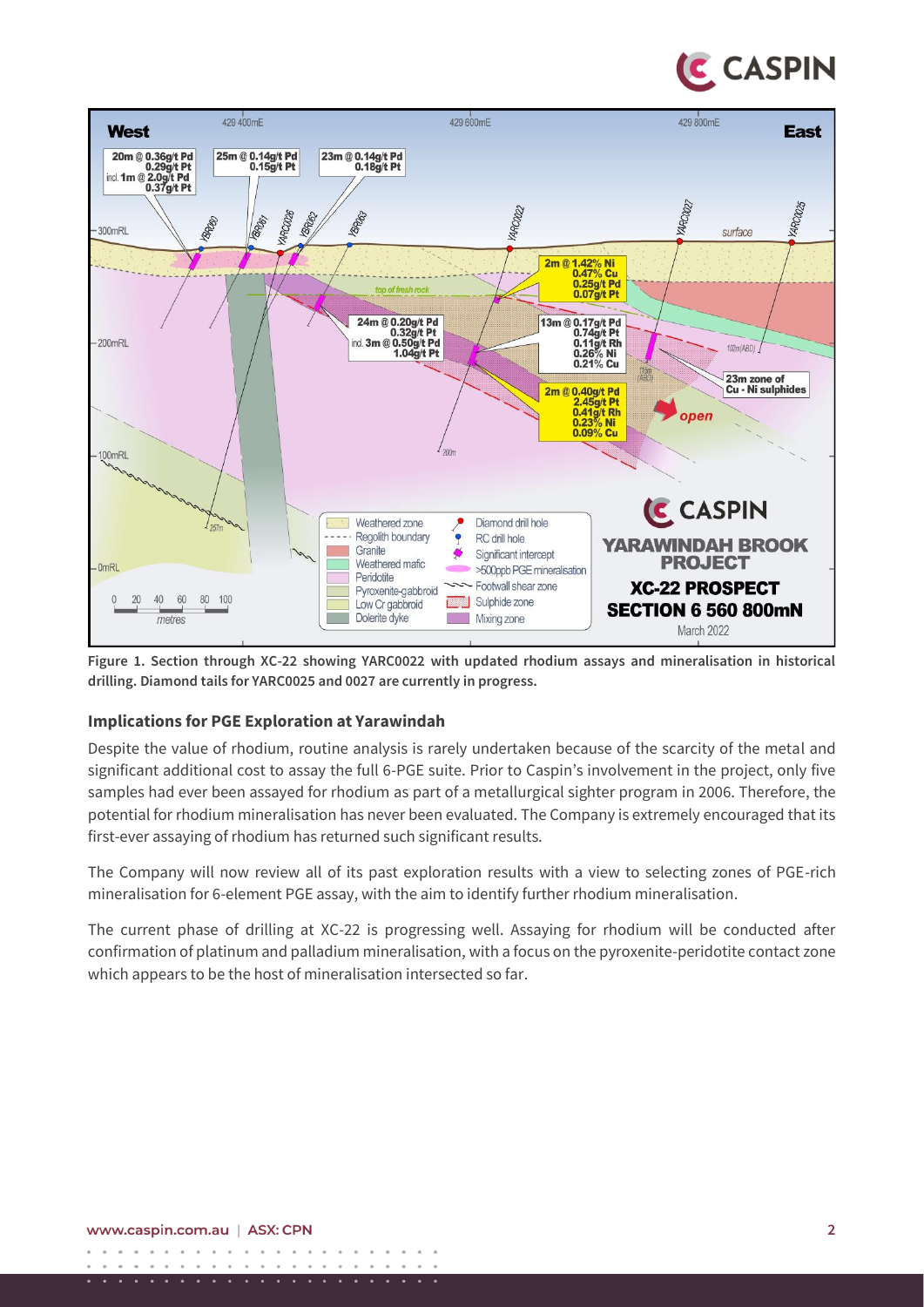

#### **Some Facts About Rhodium**

- Used in similar industrial applications to platinum and palladium, such as catalytic converters, but is generally more efficient.
- Chemically inert and doesn't oxidise making it an attractive alloying agent that improves resistance to corrosion.
- Extremely rare, usually produced as a by-product of nickel-copper and platinum–palladium processing using conventional sulphide flotation.
- Global production is dominated by South Africa with smaller contributions from Russia, Zimbabwe and Canada.
- Over the past 3 years the price has ranged from approximately US\$2,000oz to US\$27,000oz and is currently circa \$20,000oz.

*Further information can be found at https://www.usgs.gov/centers/national-minerals-information-center/platinum-groupmetals-statistics-and-information, https://www.kitco.com/charts/rhodium.html and https://en.wikipedia.org/wiki/Rhodium* 



**Figure 2. Exploration summary at the XC-22 Prospect and major features. Warm colours represent high magnetic response, typical of ultramafic rocks. YARC0024, YARC0025 and YARC0027 were unable to reach their target depth and will either be extended by diamond tails or re-drilled. YBR series holes not assayed for Ni or Cu.**

#### www.caspin.com.au | ASX: CPN

 $\sim$  $\sim$   $\sim$  $\sim$  $\sim$  $\sim$   $\sim$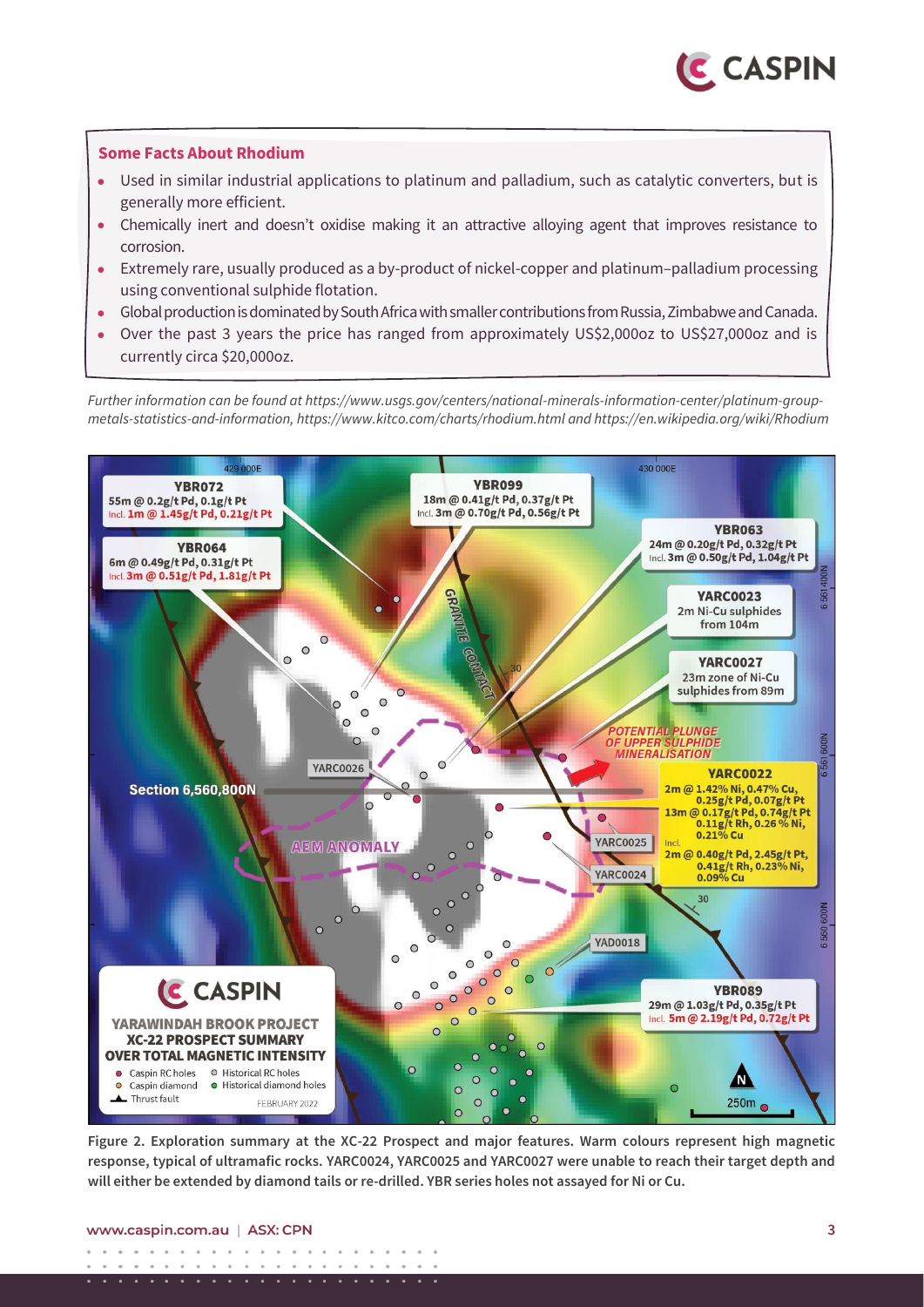

#### **TABLE 1: Significant Drill Intercepts – XC-22 Prospect**

|                                    |      |       |           |            |       |     |              |           |           | <b>INTERSECTION</b> |      |               |               |
|------------------------------------|------|-------|-----------|------------|-------|-----|--------------|-----------|-----------|---------------------|------|---------------|---------------|
| <b>HOLE ID</b>                     | East | North |           | RL Dip Azi | EOH   |     | From Width   | <b>Pd</b> | <b>Pt</b> | <b>Rh</b>           | Au   | Νi            | Cu            |
|                                    |      |       |           |            | (m)   | (m) | (m)          | g/t       | g/t       | g/t                 | g/t  | $\frac{0}{0}$ | $\frac{0}{0}$ |
| <b>YARC0022</b> 429624 6560872 280 |      |       | $-60$ 240 |            | 200   | 46  | 68           | 0.08      | 0.22      | <b>NA</b>           | 0.02 | 0.22          | 0.17          |
|                                    |      |       |           |            | Incl. | 46  | $2^{\circ}$  | 0.25      | 0.07      | NA.                 | 0.01 | 1.42 0.47     |               |
|                                    |      |       |           |            | And   | 101 | <b>13</b>    | 0.17      | 0.74      | 0.11                | 0.06 | 0.26          | 0.21          |
|                                    |      |       |           |            | Incl  |     | $\mathbf{2}$ | 0.40      | 2.45      | 0.41                | 0.03 | 0.23          | 0.09          |

*NA = Not Assayed.*

This announcement is authorised for release by the Board of Caspin Resources Limited.

-ENDS-

For further details, please contact:

**Greg Miles**  Chief Executive Officer [admin@caspin.com.au](mailto:admin@caspin.com.au) Tel: +61 8 6373 2000

#### **Competent Persons Statement**

The information in this report that relates to Exploration Results is based on information compiled or reviewed by Mr Greg Miles, a Competent Person who is an employee of the company. Mr Miles is a Member of the Australian Institute of Geoscientists and has sufficient experience of relevance to the styles of mineralisation and the types of deposits under consideration, and to the activities undertaken, to qualify as a Competent Person as defined in the 2012 Edition of the Joint Ore Reserves Committee (JORC) Australasian Code for Reporting of Exploration Results, Mineral Resources and Ore Reserves. Mr Miles consents to the inclusion in this report of the matters based on his information in the form and context in which it appears.

The Company confirms that it is not aware of any new information or data that materially affects the Exploration Results information included in this report from previous Company announcements, including Exploration Results extracted from the Company's Prospectus announced to the ASX on 23 November 2020 and the Company's subsequent ASX announcements of 30 March 2021, 28 April 2021, 16 June 2021, 5 July 2021, 19 August 2021, 26 November 2021, 24 January 2022 and 9 February 2022.

#### **ABOUT CASPIN**

Caspin Resources Limited (ASX Code: **CPN)** is a new mineral exploration company based in Perth, Western Australia. Caspin has extensive skills and experience in early-stage exploration and development. The Company is actively exploring the Yarawindah Brook Project in Australia's exciting new PGE-Ni-Cu West Yilgarn province and the Mount Squires Project in the West Musgrave region, one of Australia's last mineral exploration frontiers.

At the Company's flagship Yarawindah Brook Project, recent drilling campaigns at Yarabrook Hill have made new discoveries of PGE, nickel and copper sulphide mineralisation. Meanwhile, the Company continues to bring new targets to drill readiness by collecting geophysical and geochemical data across the project.

At the Mount Squires Project, Caspin has identified a 50km structural corridor with significant gold mineralisation and potential copper porphyry prospects. The Company will conduct further soil sampling and reconnaissance drilling along this trend. Caspin will concurrently continue to evaluate the potential for Ni-Cu mineralisation along strike from the One Tree Hill Prospect and Nebo-Babel Deposits.

#### **FOLLOW US**

**LinkedIn:** <https://www.linkedin.com/company/caspin-resources-limited> **Twitter:** <https://twitter.com/CaspinRes>



بلاد مسير · DARWIN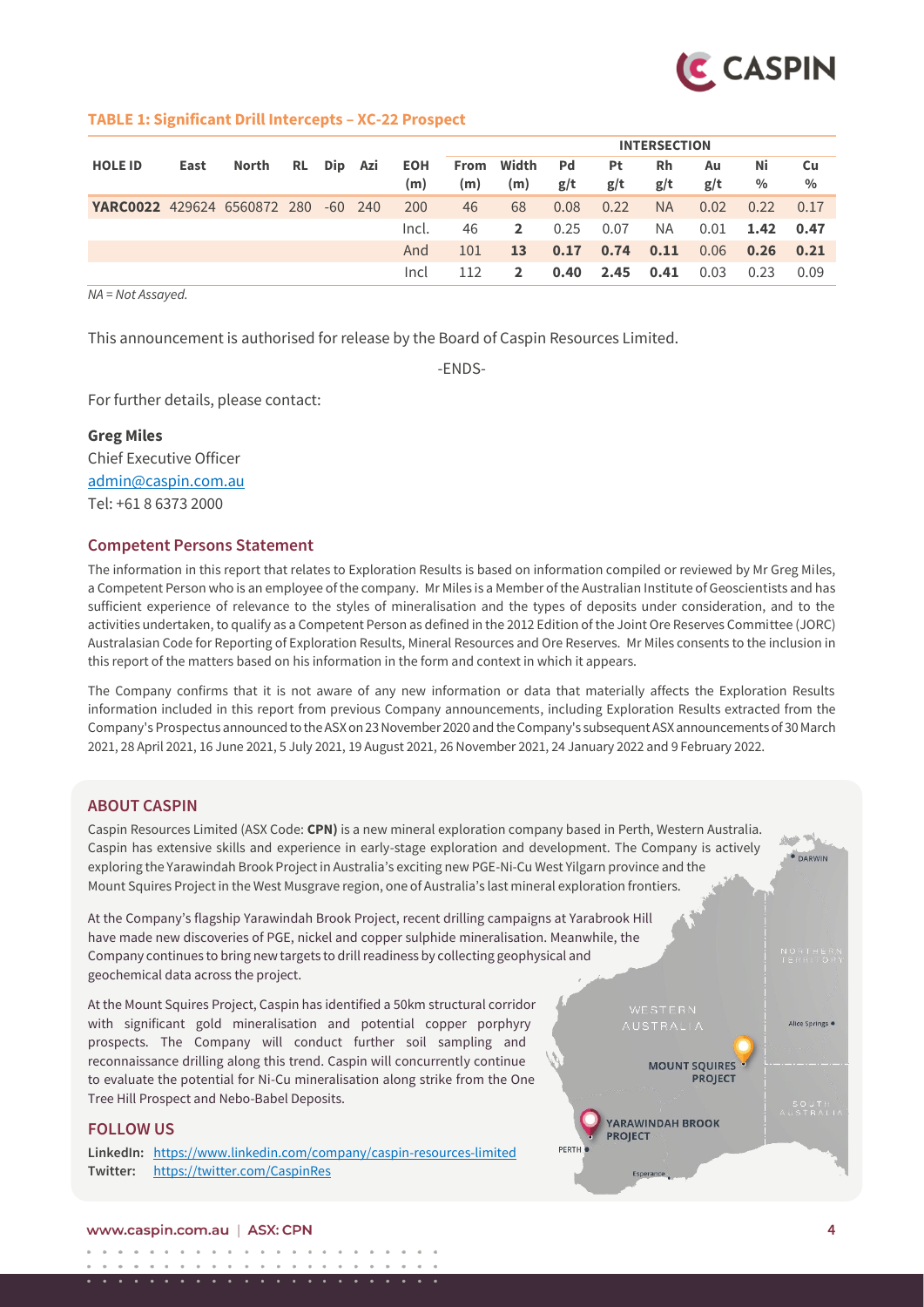

# **ANNEXURE 1:**

The following Tables are provided to ensure compliance with the JORC Code (2012) edition requirements for the reporting of the Exploration Results at the Yarawindah Brook Project.

| Criteria                        | <b>JORC Code explanation</b>                                                                                                                                                                                                                                                                                                                   | Commentary                                                                                                                                                                                                                                                                                                                                                                |
|---------------------------------|------------------------------------------------------------------------------------------------------------------------------------------------------------------------------------------------------------------------------------------------------------------------------------------------------------------------------------------------|---------------------------------------------------------------------------------------------------------------------------------------------------------------------------------------------------------------------------------------------------------------------------------------------------------------------------------------------------------------------------|
| <b>Sampling</b><br>techniques   | Nature and quality of sampling (eg cut channels,<br>random chips, or specific specialised industry standard<br>measurement tools appropriate to the minerals under<br>investigation, such as down hole gamma sondes, or<br>handheld XRF instruments, etc). These examples<br>should not be taken as limiting the broad meaning of<br>sampling. | RC drilling produced a 1m bulk where a<br>representative sample (nominally a 12.5% split)<br>was collected using a cone splitter. Average<br>sample submitted for analysis was between 2-3<br>kg while overall sample weights averaged closer<br>to 7-8 kg.                                                                                                               |
|                                 | Include reference to measures taken to ensure sample<br>representivity and the appropriate calibration of any<br>measurement tools or systems used.                                                                                                                                                                                            | techniques<br>used<br>deemed<br><b>Sampling</b><br>are<br>appropriate for exploration purposes for this<br>style of deposit and mineralisation.                                                                                                                                                                                                                           |
|                                 | Aspects of the determination of mineralisation that are<br>Material to the Public Report. In cases where 'industry<br>standard' work has been done this would be relatively<br>simple (eg 'reverse circulation drilling was used to<br>obtain 1 m samples from which 3 kg was pulverised to<br>produce a 30 g charge for fire assay').         |                                                                                                                                                                                                                                                                                                                                                                           |
|                                 | In other cases more explanation may be required, such<br>as where there is coarse gold that has inherent<br>sampling problems. Unusual commodities or<br>mineralisation types (eg submarine nodules) may<br>warrant disclosure of detailed information.                                                                                        |                                                                                                                                                                                                                                                                                                                                                                           |
| <b>Drilling</b><br>techniques   | Drill type (e.g. core, reverse circulation, open-hole<br>hammer, rotary air blast, auger, Bangka, sonic etc)<br>and details (e.g. core diameter, triple or standard tube,<br>depth of diamond tails, face-sampling bit or other<br>type, whether core is oriented and if so, by what                                                           | Caspin drilling consisted of RC with face<br>sampling bit (140 to 130 mm in diameter)<br>ensuring minimal contamination during sample<br>extraction.<br>Drill hole locations were surveyed by handheld                                                                                                                                                                    |
|                                 | method, etc).                                                                                                                                                                                                                                                                                                                                  | GPS units which have an accuracy of ±5m.                                                                                                                                                                                                                                                                                                                                  |
| <b>Drill sample</b><br>recovery | Method of recording and assessing core and chip<br>sample recoveries and results assessed.                                                                                                                                                                                                                                                     | RC recoveries are visually logged for every hole<br>and recorded in the database. Overall recoveries<br>are >95% and there has been no significant<br>sample recovery problems.                                                                                                                                                                                           |
|                                 | Measures taken to maximise sample recovery and<br>ensure representative nature of the samples.                                                                                                                                                                                                                                                 | Samples are checked for recovery and any issues<br>immediately<br>rectified with the drilling<br>contractor. Drilling techniques to ensure<br>adequate RC sample recovery and quality<br>included the use of "booster" air pressure. Air<br>pressure used for RC drilling was 700-800psi.                                                                                 |
|                                 |                                                                                                                                                                                                                                                                                                                                                | Logging of all samples followed established<br>company procedures which included recording<br>of qualitative fields to allow discernment of<br>sample quality. This included (but was not<br>limited to) recording: sample condition (wet, dry,<br>moist), sample recovery (poor, moderate, good),<br>sample method (RC: scoop, split; DD core: half,<br>quarter, whole). |
|                                 | Whether a relationship exists between sample recovery<br>and grade and whether sample bias may have                                                                                                                                                                                                                                            | No sample bias has been observed.                                                                                                                                                                                                                                                                                                                                         |

**SECTION 1: Sampling Techniques and Data** (Criteria in this section apply to all succeeding sections)

. . . . . . . . . . . . . . . . .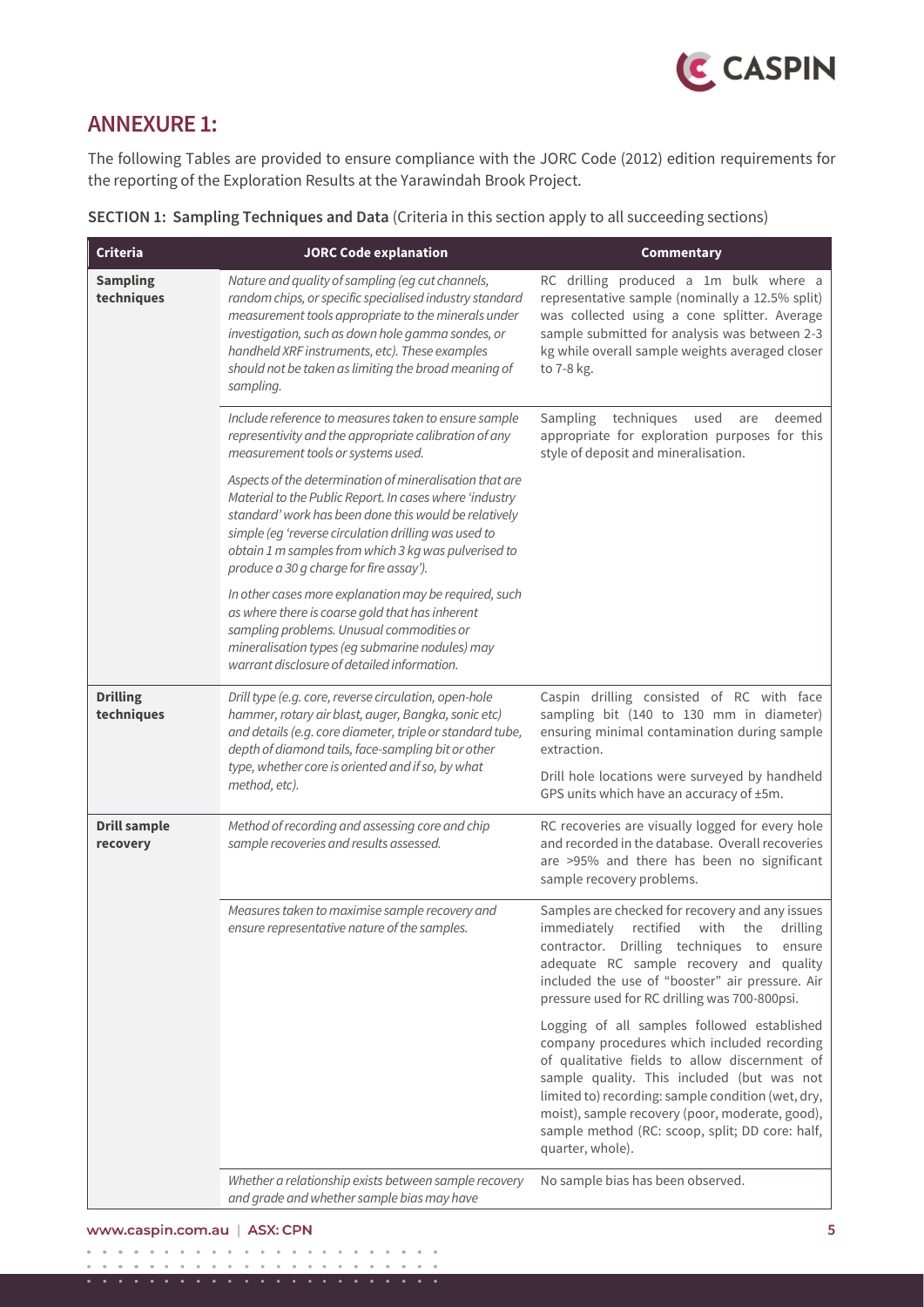

| Criteria                                        | <b>JORC Code explanation</b>                                                                                                                                                                                                                                                                                            | Commentary                                                                                                                                                                                                                                                                                                                                                                        |
|-------------------------------------------------|-------------------------------------------------------------------------------------------------------------------------------------------------------------------------------------------------------------------------------------------------------------------------------------------------------------------------|-----------------------------------------------------------------------------------------------------------------------------------------------------------------------------------------------------------------------------------------------------------------------------------------------------------------------------------------------------------------------------------|
|                                                 | occurred due to preferential loss/gain of fine/coarse<br>material.                                                                                                                                                                                                                                                      |                                                                                                                                                                                                                                                                                                                                                                                   |
| Logging                                         | Whether core and chip samples have been geologically<br>and geotechnically logged to a level of detail to<br>support appropriate Mineral Resource estimation,<br>mining studies and metallurgical studies.<br>Whether logging is qualitative or quantitative in<br>nature. Core (or costean, channel, etc) photography. | Logging at the Yarawindah Brook Project records<br>lithology,<br>mineralogy,<br>mineralisation,<br>weathering, colour and other relevant features of<br>the core. Logging of core is both qualitative (e.g.<br>and<br>quantitative<br>(e.g.<br>mineral<br>colour)<br>percentages). Full detailed logging will be<br>completed with assays in hand.                                |
|                                                 |                                                                                                                                                                                                                                                                                                                         | All logging information is uploaded into an<br>Access Database which ensures validation<br>criteria are met upon upload.                                                                                                                                                                                                                                                          |
|                                                 | The total length and percentage of the relevant<br>intersections logged.                                                                                                                                                                                                                                                | All drill holes are logged as they are drilled and<br>subsequently logged in more detail following<br>assay return.                                                                                                                                                                                                                                                               |
| <b>Sub-sampling</b><br>techniques and<br>sample | If core, whether cut or sawn and whether quarter, half<br>or all core taken.                                                                                                                                                                                                                                            | Not applicable.                                                                                                                                                                                                                                                                                                                                                                   |
| preparation                                     | If non-core, whether riffled, tube sampled, rotary split,<br>etc and whether sampled wet or dry.                                                                                                                                                                                                                        | RC drilling was sampled at 1 m intervals by a fixed<br>cone splitter with a representative sample<br>(nominally 12.5% of the total sample) taken. The<br>representative sample was submitted to the<br>laboratory, and the second sample retained as a<br>duplicate sample in case a further sample was<br>required.                                                              |
|                                                 |                                                                                                                                                                                                                                                                                                                         | All samples are dry.                                                                                                                                                                                                                                                                                                                                                              |
|                                                 |                                                                                                                                                                                                                                                                                                                         | Cone splitting of RC drill samples occurred<br>regardless of the sample condition.                                                                                                                                                                                                                                                                                                |
|                                                 |                                                                                                                                                                                                                                                                                                                         | RC drill sample weights range from 0.6kg to 17kg,<br>but typically average 7-8kg.                                                                                                                                                                                                                                                                                                 |
|                                                 | For all sample types, the nature, quality and<br>appropriateness of the sample preparation technique.                                                                                                                                                                                                                   | All Caspin samples were submitted to Bureau<br>Veritas for multi-element analysis. Sample<br>preparation involving oven drying, followed by<br>primary crushing of the whole sample where<br>required, secondary crushing, riffle splitting to<br>obtain a subsample for pulverisation (total prep)<br>using Essa LM5 grinding mills to a grind size of<br>90% passing 75 micron. |
|                                                 | Quality control procedures adopted for all sub-<br>sampling stages to maximise representivity of<br>samples.                                                                                                                                                                                                            | Caspin QC procedures involve the use of certified<br>reference material (CRM) as assay standards and<br>blanks along with field duplicates. The insertion<br>rate of these will average 1:25.                                                                                                                                                                                     |
|                                                 | Measures taken to ensure that the sampling is<br>representative of the in situ material collected,                                                                                                                                                                                                                      | Field duplicates were taken on 1m composites<br>directly from the cone splitter.                                                                                                                                                                                                                                                                                                  |
|                                                 | including for instance results for field<br>duplicate/second-half sampling.                                                                                                                                                                                                                                             | Review of duplicate results indicates that there is<br>strong correlation between the primary and<br>duplicate assay values, implying that the<br>selected sample size is reasonable for this style<br>of mineralisation.                                                                                                                                                         |
|                                                 | Whether sample sizes are appropriate to the grain size<br>of the material being sampled.                                                                                                                                                                                                                                | Sample sizes are considered appropriate for the<br>rock type, style of mineralisation (massive,<br>stringer and disseminated sulphides), the                                                                                                                                                                                                                                      |

#### www.caspin.com.au | ASX: CPN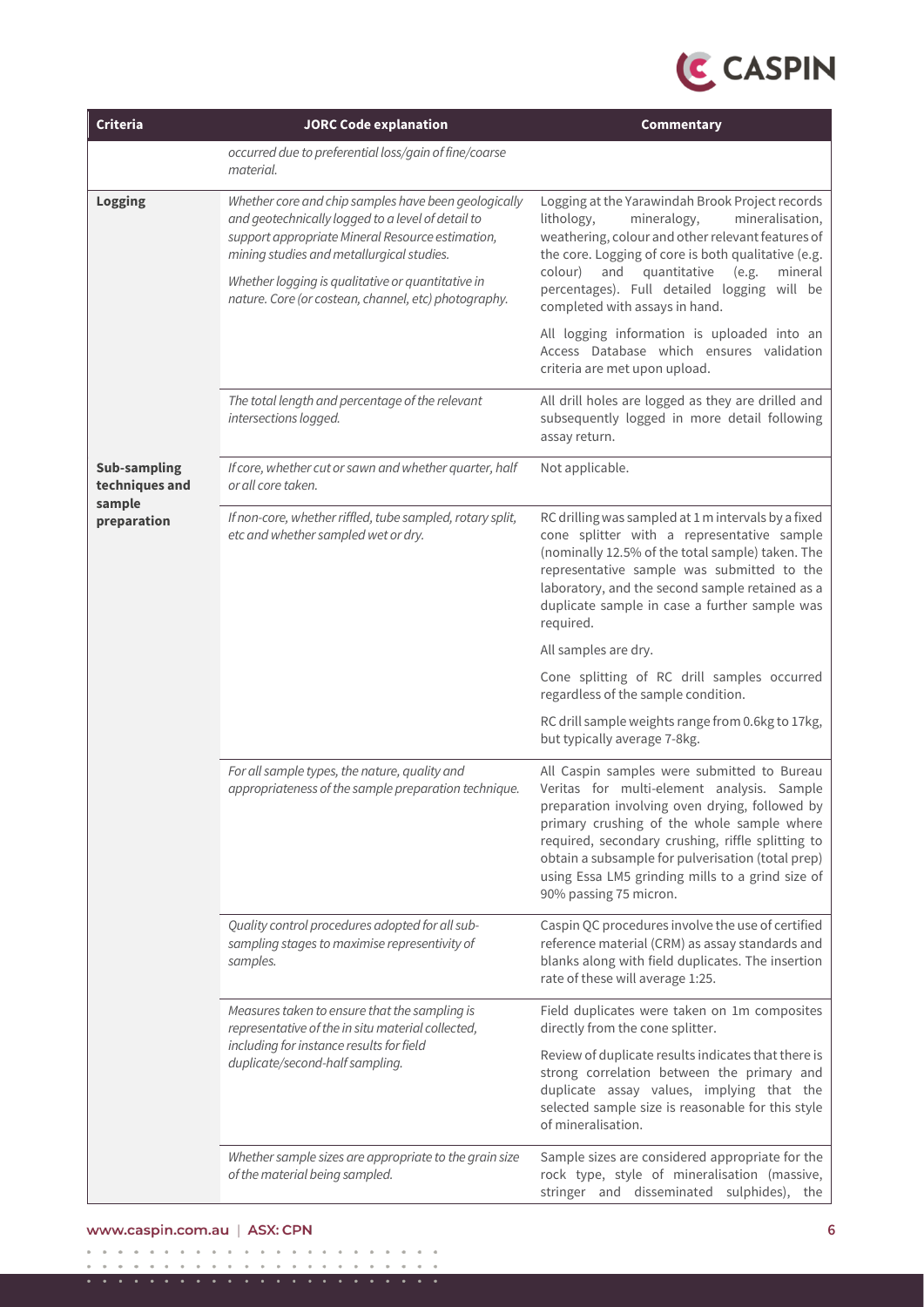

| <b>Criteria</b>                                         | <b>JORC Code explanation</b>                                                                                                                                                                                                                 | Commentary                                                                                                                                                                                                                                                                                                                                                                                                                                                                                                                                               |
|---------------------------------------------------------|----------------------------------------------------------------------------------------------------------------------------------------------------------------------------------------------------------------------------------------------|----------------------------------------------------------------------------------------------------------------------------------------------------------------------------------------------------------------------------------------------------------------------------------------------------------------------------------------------------------------------------------------------------------------------------------------------------------------------------------------------------------------------------------------------------------|
|                                                         |                                                                                                                                                                                                                                              | thickness and consistency of the intersections,<br>the sampling methodology and percent value<br>assay ranges for the primary elements within the<br>Yarawindah Brook Project.                                                                                                                                                                                                                                                                                                                                                                           |
| <b>Quality of assay</b><br>data and<br>laboratory tests | The nature, quality and appropriateness of the<br>assaying and laboratory procedures used and whether<br>the technique is considered partial or total.                                                                                       | The analytical techniques used fused bead XRF<br>for base metals and all other major and trace<br>elements of interest. Au, Pt and Pd were<br>determined by fire assay (~40 gram) with ICP/MS<br>finish. Rhodium was determined by Fire Assay<br>using nickel sulphide as the collecting medium<br>and then analysed by ICP/MS finish.                                                                                                                                                                                                                   |
|                                                         | For geophysical tools, spectrometers, handheld XRF<br>instruments, etc, the parameters used in determining<br>the analysis including instrument make and model,<br>reading times, calibrations factors applied and their<br>derivation, etc. | Portable XRF assay results have not been<br>reported.                                                                                                                                                                                                                                                                                                                                                                                                                                                                                                    |
|                                                         | Nature of quality control procedures adopted (eg<br>standards, blanks, duplicates, external laboratory<br>checks) and whether acceptable levels of accuracy<br>(ie lack of bias) and precision have been established.                        | Sample preparation for fineness checks were<br>carried out by the laboratory as part of their<br>internal procedures to ensure the grind size of<br>>90% passing 75 micron was being attained.<br>Laboratory QAQC involves the use of internal lab<br>standards using certified reference material<br>(CRM), blanks, splits and replicates as part of<br>their in-house procedures. Certified reference<br>materials, having a good range of values, are<br>inserted blindly and randomly. Repeat and<br>duplicate analyses returned acceptable results. |
|                                                         |                                                                                                                                                                                                                                              | No umpire laboratory checks have been<br>undertaken by Caspin.                                                                                                                                                                                                                                                                                                                                                                                                                                                                                           |
|                                                         |                                                                                                                                                                                                                                              | No detailed assessment of historical QA/QC data<br>has been undertaken to date.                                                                                                                                                                                                                                                                                                                                                                                                                                                                          |
| <b>Verification of</b><br>sampling and<br>assaying      | The verification of significant intersections by either<br>independent or alternative company personnel.                                                                                                                                     | RC samples and corresponding assay results<br>have been verified by multiple Caspin geologists<br>with<br>further<br>interpretation<br>reviews<br>and<br>continuing.                                                                                                                                                                                                                                                                                                                                                                                     |
|                                                         | The use of twinned holes.                                                                                                                                                                                                                    | None of the reported Caspin drill holes have been<br>twinned.                                                                                                                                                                                                                                                                                                                                                                                                                                                                                            |
|                                                         | Documentation of primary data, data entry<br>procedures, data verification, data storage (physical<br>and electronic) protocols.                                                                                                             | Primary data for the Yarawindah Brook Project<br>was collected in the field using a set of standard<br>excel spreadsheets on laptop computers using<br>lookup codes. The information was sent to<br>Geobase Australia for validation and compilation<br>into an Access SQL database server.                                                                                                                                                                                                                                                              |
|                                                         | Discuss any adjustment to assay data.                                                                                                                                                                                                        | No assay data has been adjusted.                                                                                                                                                                                                                                                                                                                                                                                                                                                                                                                         |
| <b>Location of data</b><br>points                       | Accuracy and quality of surveys used to locate drill<br>holes (collar and down-hole surveys), trenches, mine<br>workings and other locations used in Mineral Resource<br>estimation.                                                         | Reported drill holes were located with a Garmin<br>hand-held GPS with an accuracy of ±3m. This is<br>considered appropriate for exploration drill holes.<br>Downhole surveys were completed by the<br>drilling contractors with the data provided to<br>Caspin Resources.                                                                                                                                                                                                                                                                                |
|                                                         | Specification of the grid system used.                                                                                                                                                                                                       | The grid system for the Yarawindah Brook                                                                                                                                                                                                                                                                                                                                                                                                                                                                                                                 |
|                                                         |                                                                                                                                                                                                                                              |                                                                                                                                                                                                                                                                                                                                                                                                                                                                                                                                                          |

#### www.caspin.com.au | ASX: CPN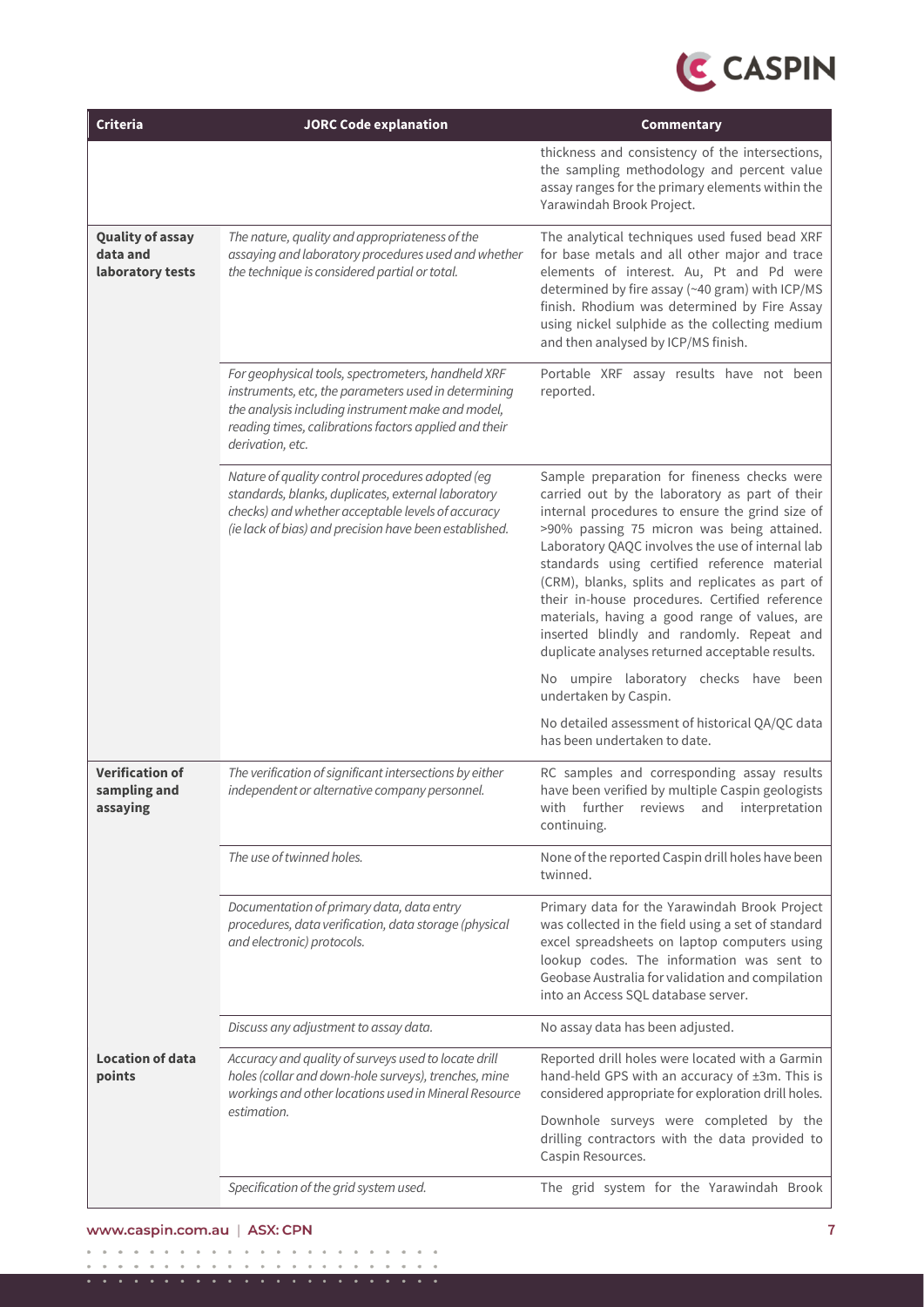

| <b>Criteria</b>                                                         | <b>JORC Code explanation</b>                                                                                                                                                                                                             | Commentary                                                                                                                                                                                       |
|-------------------------------------------------------------------------|------------------------------------------------------------------------------------------------------------------------------------------------------------------------------------------------------------------------------------------|--------------------------------------------------------------------------------------------------------------------------------------------------------------------------------------------------|
|                                                                         |                                                                                                                                                                                                                                          | Project is GDA94 MGA Zone 50.                                                                                                                                                                    |
|                                                                         | Quality and adequacy of topographic control.                                                                                                                                                                                             | The tenement package exhibits subdued relief<br>hills<br>with<br>undulating<br>and<br>topographic<br>representation is sufficiently controlled.                                                  |
| Data spacing and<br>distribution                                        | Data spacing for reporting of Exploration Results.                                                                                                                                                                                       | The holes drilled were for exploration purposes<br>and have not been drilled on a grid pattern. Drill<br>hole spacing is considered appropriate for<br>exploration purposes.                     |
|                                                                         | Whether the data spacing and distribution is sufficient<br>to establish the degree of geological and grade<br>continuity appropriate for the Mineral Resource and<br>Ore Reserve estimation procedure(s) and<br>classifications applied. | Data continuity is not sufficient at the current<br>time to justify the estimation of a resource.                                                                                                |
|                                                                         | Whether sample compositing has been applied.                                                                                                                                                                                             | No sample compositing has been applied.                                                                                                                                                          |
| <b>Orientation of</b><br>data in relation to<br>geological<br>structure | Whether the orientation of sampling achieves<br>unbiased sampling of possible structures and the<br>extent to which this is known, considering the deposit                                                                               | At this early stage of exploration, the certainty of<br>the mineralisation thickness', orientation and<br>geometry is not known.                                                                 |
|                                                                         | type.                                                                                                                                                                                                                                    | RC holes were drilled at an appropriate azimuth<br>and dip so that they intersected geology<br>approximately perpendicular to strike.                                                            |
|                                                                         | If the relationship between the drilling orientation and<br>the orientation of key mineralised structures is<br>considered to have introduced a sampling bias, this<br>should be assessed and reported if material.                      | The orientation of drilling relative to key<br>mineralised structures is not considered to have<br>introduced sampling bias.                                                                     |
| <b>Sample security</b>                                                  | The measures taken to ensure sample security.                                                                                                                                                                                            | Sample chain of custody is managed by Caspin<br>Resources. Samples for the Yarawindah Brook<br>Project are stored on site and delivered to the<br>Bureau Veritas laboratory by Caspin personnel. |
| <b>Audits or reviews</b>                                                | The results of any audits or reviews of sampling<br>techniques and data.                                                                                                                                                                 | No reviews have been carried out to date.                                                                                                                                                        |

## **Section 2: Reporting of Exploration Results** (Criteria listed in the preceding section also apply to this section)

| Criteria                                             | <b>JORC Code explanation</b>                                                                                                                                                                                                                                                   | Commentary                                                                                                                                                                                                                                  |
|------------------------------------------------------|--------------------------------------------------------------------------------------------------------------------------------------------------------------------------------------------------------------------------------------------------------------------------------|---------------------------------------------------------------------------------------------------------------------------------------------------------------------------------------------------------------------------------------------|
| <b>Mineral tenement</b><br>and land tenure<br>status | Type, reference name/number, location and<br>ownership including agreements or material issues<br>with third parties such as joint ventures, partnerships,<br>overriding royalties, native title interests, historical<br>sites, wilderness or national park and environmental | The Yarawindah Brook Project is<br>located<br>approximately 15 km SSE of New Norcia in the SW<br>of Western Australia and comprises five granted<br>E70/5166,<br>Licences<br>(E70/4883.<br>Exploration<br>E70/5116, E70/5330 and E70/5335). |
|                                                      | settings.                                                                                                                                                                                                                                                                      | Tenements are held by Southwest Metals Pty Ltd or<br>Search Resources of which Caspin Resources<br>Limited controls 80%, and Mr Scott Wilson, retains<br>a 20% interest.                                                                    |
|                                                      |                                                                                                                                                                                                                                                                                | Caspin has entered into land access<br>and<br>compensation agreement with the property<br>owners on which Yarawindah Brook, Avena, Ovis,<br>Brassica and XC29 Prospects are situated.                                                       |
|                                                      |                                                                                                                                                                                                                                                                                | Aboriginal Heritage Access Agreements are in place                                                                                                                                                                                          |

#### www.caspin.com.au | ASX: CPN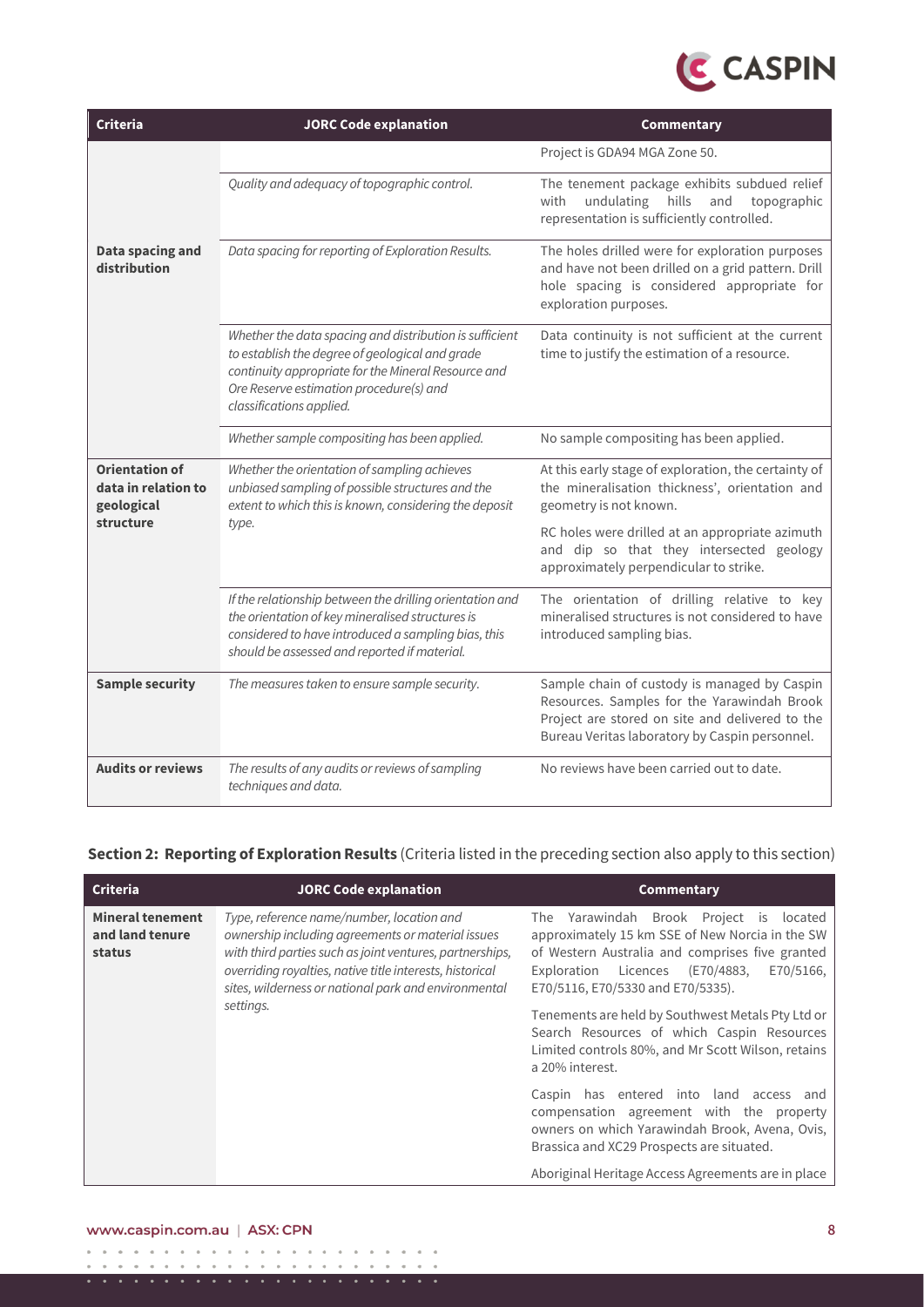

| Criteria                                    | <b>JORC Code explanation</b>                                                                                                                                                                                                                                                                                                                                                                                                                                                                         | Commentary                                                                                                                                                                                                                                                                                                                                                                                                                                                                                                                                                                                                                                                                                       |  |  |  |
|---------------------------------------------|------------------------------------------------------------------------------------------------------------------------------------------------------------------------------------------------------------------------------------------------------------------------------------------------------------------------------------------------------------------------------------------------------------------------------------------------------------------------------------------------------|--------------------------------------------------------------------------------------------------------------------------------------------------------------------------------------------------------------------------------------------------------------------------------------------------------------------------------------------------------------------------------------------------------------------------------------------------------------------------------------------------------------------------------------------------------------------------------------------------------------------------------------------------------------------------------------------------|--|--|--|
|                                             |                                                                                                                                                                                                                                                                                                                                                                                                                                                                                                      | for the live tenements.                                                                                                                                                                                                                                                                                                                                                                                                                                                                                                                                                                                                                                                                          |  |  |  |
|                                             | The security of the tenure held at the time of reporting<br>along with any known impediments to obtaining a<br>licence to operate in the area.                                                                                                                                                                                                                                                                                                                                                       | All tenements are in good standing. No Mining<br>Agreement has been negotiated.                                                                                                                                                                                                                                                                                                                                                                                                                                                                                                                                                                                                                  |  |  |  |
| <b>Exploration done</b><br>by other parties | Acknowledgment and appraisal of exploration by<br>other parties.                                                                                                                                                                                                                                                                                                                                                                                                                                     | The Yarawindah Brook Project area has been<br>explored for Ni-Cu-PGE mineralisation since the<br>discovery of outcropping Ni-Cu gossans in 1974. A<br>series of drill programmes conducted by various<br>companies since that time mainly focused on near-<br>surface, laterite-hosted PGE mineralisation Later<br>drilling programmes and limited electromagnetic<br>conducted<br>by Washington<br>surveying<br>was<br>Resources, resulting in intersections of massive Ni-<br>Cu-PGE sulphides; however, on-ground exploration<br>of the project area has been limited since the GFC<br>in 2008. The work completed by previous operators<br>is considered by Caspin to be of a high standard. |  |  |  |
| Geology                                     | Deposit type, geological setting and style of<br>mineralisation.                                                                                                                                                                                                                                                                                                                                                                                                                                     | The Yarawindah Brook Project is located within the<br>Jimperding Metamorphic Belt hosted in the Lake<br>Grace Terrane at the SW end of the Yilgarn Craton.<br>In the area of the Yarawindah Brook, outcrop is<br>poor with deep regolith development. Regionally,<br>the lithological trend is NW, with moderate dips to<br>the NE.<br>The western portion of the project area is<br>by metasediments and<br>dominated<br>gneiss<br>containing lenses of mafic and ultramafic rocks. It<br>is these mafic-ultramafic lithologies that are the<br>hosts to Ni-Cu-PGE sulphide mineralisation and<br>have been the main targets for exploration.                                                   |  |  |  |
|                                             |                                                                                                                                                                                                                                                                                                                                                                                                                                                                                                      | The Yarawindah Brook Project is considered<br>prospective for accumulations of massive, matrix<br>and disseminated Ni-Cu sulphides, both within the<br>mafic-ultramafic complex and as remobilised<br>bodies in the country rocks.                                                                                                                                                                                                                                                                                                                                                                                                                                                               |  |  |  |
| <b>Drill hole</b><br><b>Information</b>     | A summary of all information material to the<br>understanding of the exploration results including a<br>tabulation of the following information for all Material<br>drill holes:<br>easting and northing of the drill hole collar<br>$\bullet$<br>elevation or RL (Reduced Level - elevation<br>$\bullet$<br>above sea level in metres) of the drill hole<br>collar<br>dip and azimuth of the hole<br>$\bullet$<br>down hole length and interception depth<br>$\bullet$<br>hole length.<br>$\bullet$ | Drill hole collar information is published in the<br>body of the report.                                                                                                                                                                                                                                                                                                                                                                                                                                                                                                                                                                                                                         |  |  |  |
|                                             | If the exclusion of this information is justified on the<br>basis that the information is not Material and this<br>exclusion does not detract from the understanding of<br>the report, the Competent Person should clearly<br>explain why this is the case.                                                                                                                                                                                                                                          | Not applicable, all information is included.                                                                                                                                                                                                                                                                                                                                                                                                                                                                                                                                                                                                                                                     |  |  |  |
|                                             | In reporting Exploration Results, weighting averaging<br>techniques, maximum and/or minimum grade                                                                                                                                                                                                                                                                                                                                                                                                    | Weighted<br>Yarawindah<br>averages<br>for<br><b>Brook</b><br>mineralisation were calculated using variable                                                                                                                                                                                                                                                                                                                                                                                                                                                                                                                                                                                       |  |  |  |

#### www.caspin.com.au | ASX: CPN